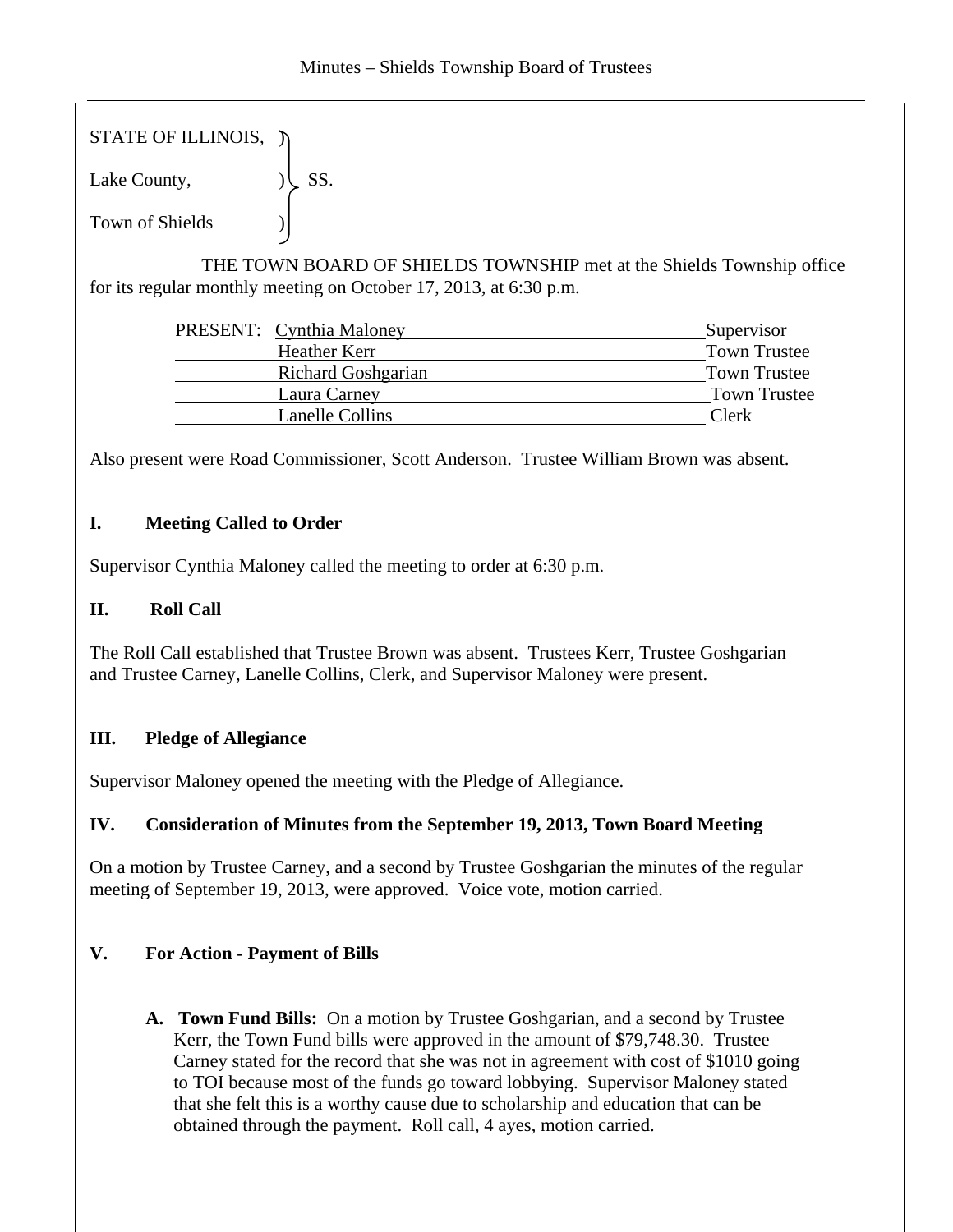- **B. Road and Bridge Bills:** On a motion by Trustee Goshgarian, and a second by Trustee Kerr, the bills were approved in the amount of \$15,814.25. There was a question regarding a \$1300, 00 charge for an energy bill. The board decided to look into an alternative energy company due to high cost of the bills. Roll call, 4 ayes, motion carried.
- **C. General Assistance Bills:** On a motion by Trustee Goshgarian, and a second by Trustee Kerr, the bills for General Assistance were approved in the amount of \$3184.56. Roll call, 4 ayes, motion carried.

### **VI. Old Business:**

- **A. Discussion/Vote on Hiring Township Attorney:** Supervisor Maloney, proposed to retain the current attorney Mr. Cowen, at \$230.00 per hour. It was motioned by Trustee Carney, and seconded by Trustee Goshgarian. Voice vote, motion carried.
- **B. Discussion/Vote on Time Limit for Public Comment:** It was discussed that the 3 minute rule will remain in place, with an allowance of flexibility to the rule in certain circumstances. Voice vote, motion carried.
- **VII. Public Comment:** No public comment was heard.

#### **VIII**. **Township Reports:**

### **A. Trustees**

Trustee Kerr, reminded everyone that the paper-drive for the food pantry ends on Monday, October 21, 2013. Trustee Carney, inquired about the allocation of money for Thanksgiving meals. In addition, Trustee Carney reminded the board of upcoming Tax Levy which needs to be set in December. In-order to prepare the proper paperwork the meeting date was changed to December 12, 2013 by the previous board. The budget needs to be set by February 20, 2014.

#### **B**. **Highway Commissioner – Scott Anderson**

Road Commissioner reported on September pavement saw cutting, brush removal, and limited patching.

#### **C. Supervisor – Cynthia Maloney**

Supervisor Maloney reported that she will meet with the accounting firm next week to go over the budget.